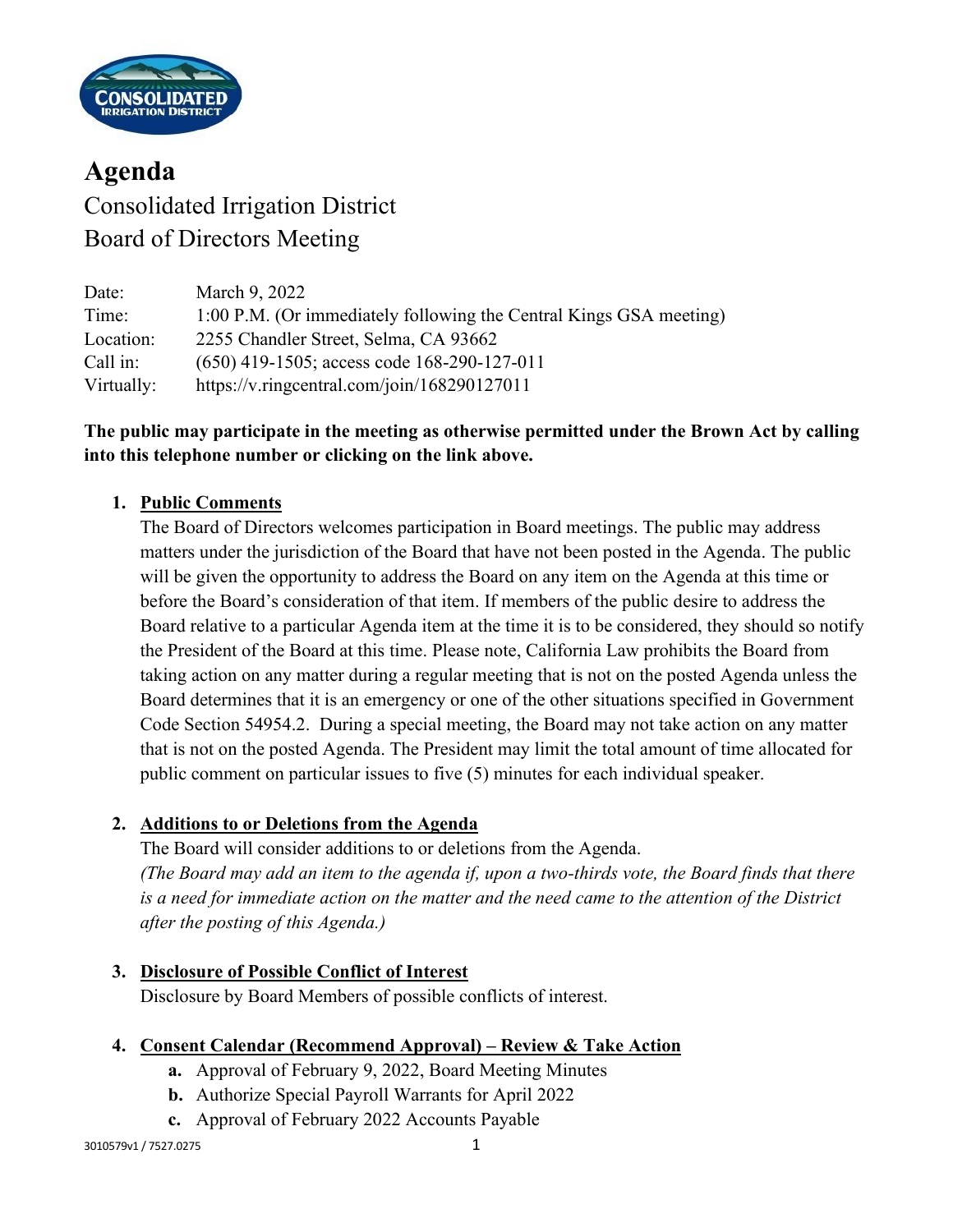- **d.** Approval of February 2022 Accounts Receivable
- **e.** Approval of CID Monthly Budget Report as of February 28, 2022
- **f.** Accept Financial Report as of February 28, 2022

## **5. Correspondence: Items for Board Action**

**a.** Review miscellaneous correspondence for possible action

## **6. Public Hearing regarding Consolidated Irrigation District Redistricting**

Board will hold a public hearing for Redistricting and will consider any comments made at the hearing.

**a.** Presentation by Flo Analytics regarding proposed redistricting options.

#### **7. Redistricting Division Map**

Review and discuss for possible action Resolution 2022-03 for the approval of 2022 Redistricting of divisions map

## **8. Manager's Report, Presentation of Items for Board Action and Public Hearings**

#### **a. Water Report**

Review and discuss for possible action: the current water report.

#### **b. SGMA Update**

Receive update on implementation of the Sustainable Groundwater Management Act and provide directions to staff.

## **c. Report of Land Acquisition Effort**

Receive update and discuss for possible action regarding land acquisition.

#### **d. Projects Update**

Receive update and discuss for possible action: the status of current projects.

#### **9. Board Reports**

Receive reports from individual Board members.

# **10. Closed Session Pursuant to Government Code Section 54956.9(d)(1) – Conference with Legal Counsel**

Closed session conference with legal counsel pursuant to Government Code Section 54956.9(d)(1) related to existing litigation:

- *James Irrigation District v. KRWA, et al.* (Fresno County Case number 19CECG00769).
- *State Water Resources Control Board, Division of Water Rights, KRWA Petition for Change Re License No. 11521.*
- *State Water Resources Control Board, Petitions to Revoke or Revise the Declaration*